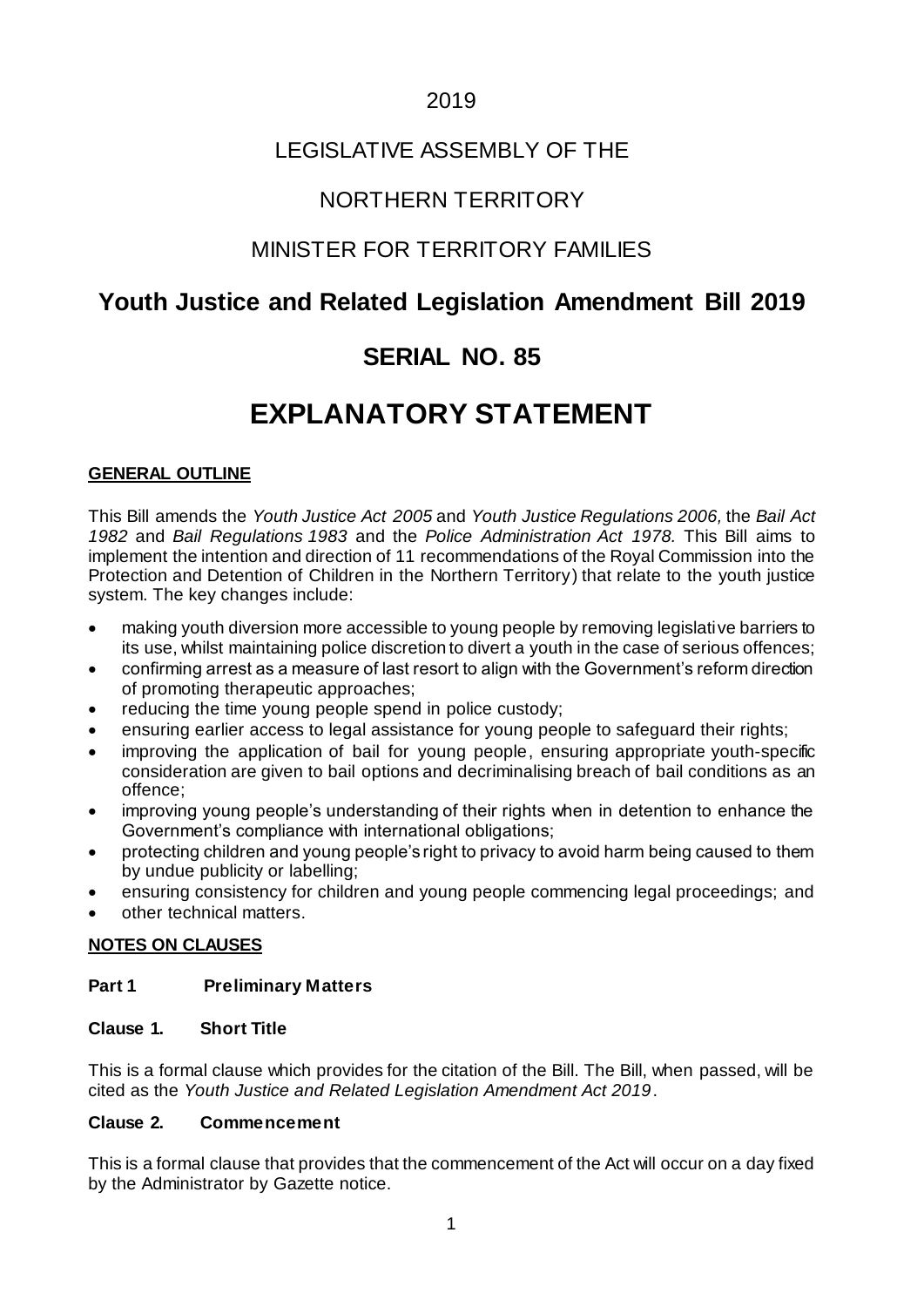# **Part 2 Amendment of Bail Act 1982**

# **Clause 3. Act amended**

This is a formal clause that identifies that the legislation being amended in this part of the Bill is the *Bail Act 1982*.

# **Clause 4. Section 3 amended (Interpretation)**

This clause amends section 3 of the *Bail Act 1982* which provides for the interpretation of definitions used in the *Bail Act 1982*. This amendment provides the definitions of 'bail offence' and 'original offence'. A 'bail offence' means a breach of bail undertaking, which is an offence against section 37B (1) or (2). An 'original offence' refers to the charge for which a youth is on bail for. These definitions were previously defined in section 37A which has now been repealed (see Clause 13).

This clause also inserts 'prescribed offences' as a term defined under section 3B for the purposes of the newly inserted section 8A, 'presumption in favour of bail for youths' (see Clause 9).

# **Clause 5. Section 3B inserted**

This clause inserts a new section 3B which defines a 'prescribed offence' as an offence prescribed by regulations (see regulation 2A under clause 17) or a similar offence against a repealed law of the Territory or similar law from another jurisdiction. The amendment at clause 17 inserts regulation 2A which lists these 'prescribed offences'. The newly inserted section 8A provides that a youth who commits a prescribed offence and presents an ongoing and serious risk to the community will be excluded from the presumption in favour of bail for youths (see clause 9). The purpose of the amendments is to ensure bail is only refused if it is necessar y and there is an ongoing serious risk to public safety, having considered all the relevant criteria under section 24 and the youth specific criteria included in the new section 24A (see Clause 11).

# **Clause 6. Section 4 amended (Application of Act)**

This clause amends the current section 4(1) which provides for the application of the *Bail Act 1982* and clarifies that, except where otherwise expressly provided, the *Bail Act 1982* applies to both adults and youths in recognition of the newly inserted sections 8A and 24A which specifically relate to youths (see Clauses 9 and 11).

# **Clause 7. Section 7A amended (Presumption against bail for certain offences)**

This clause amends the current section 7A which sets out a presumption against the granting of bail. This amendment ensures that section 7A no longer applies to youths. This amendment makes way for the inclusion of a youth-specific bail presumption under section 8A (see Clause 9) and youth-specific criteria for bail applications and conditions under sections 24A and 28, respectively (see clauses 11 and 12).

# **Clause 8. Section 8 amended (Presumption in favour of bail for certain offences)**

This clause amends the current section 8 which provides for the presumption in favour of bail for certain offences. This amendment removes the application of this section to youths, because the new section 8A (see clause 9) will provide for a youth specific presumption of bail.

# **Clause 9. Section 8A inserted**

This clause inserts a new section 8A 'Presumption in favour of bail for youths', which sets out the presumption in favour of the granting of bail for youths.

Subsection (1) provides that a youth is entitled to be granted bail, unless the offence they have been charged with a 'prescribed offence' as set out in section 3B and regulation 2A (see Clause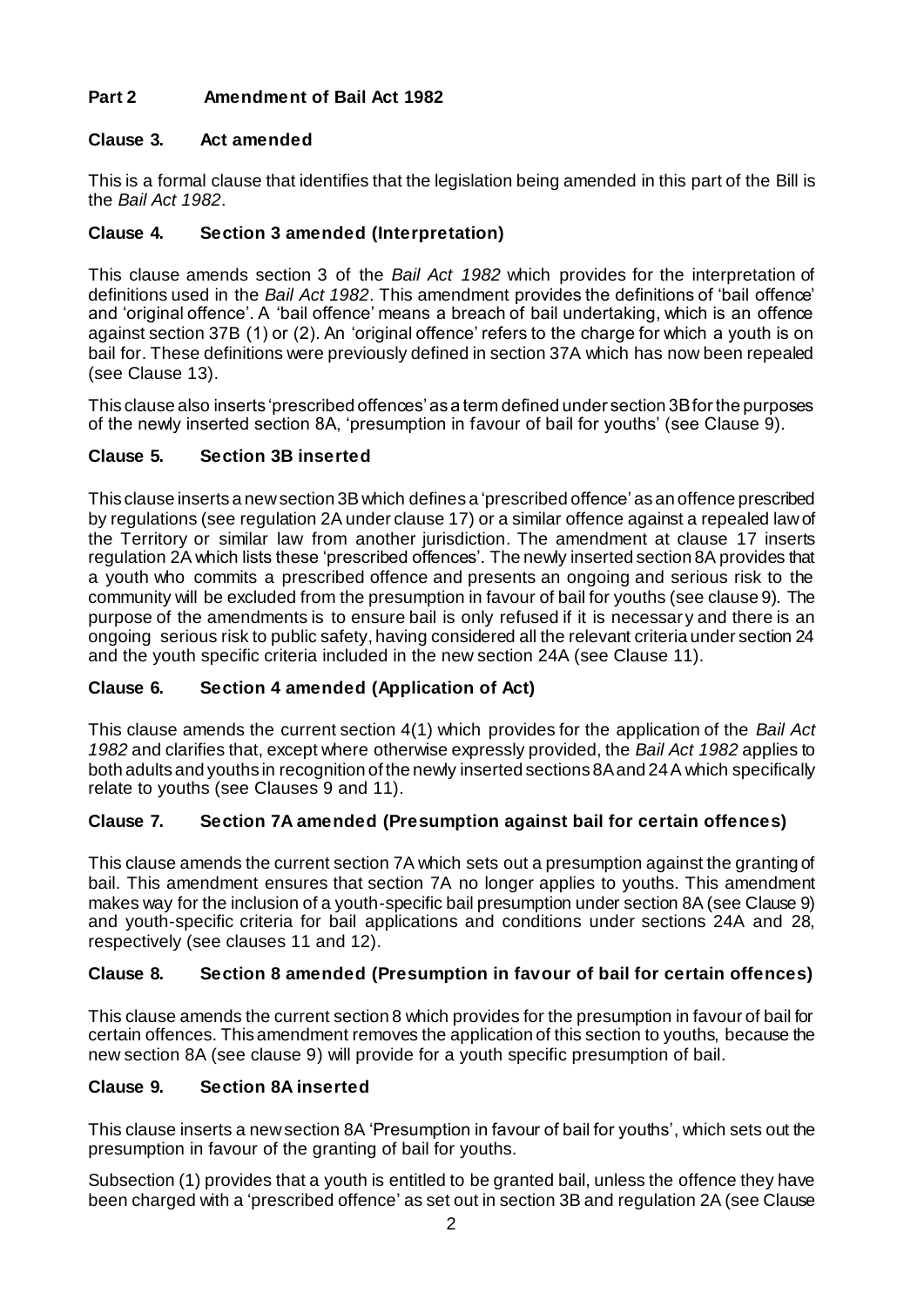5 and 17) and they present an ongoing and serious risk to the community. This amendment will mean that a youth who is in custody is always entitled to bail unless they are charged with a prescribed offence and there is an ongoing and serious risk to the community.

Subsection (2) provides that this presumption will apply to young people who are in custody for some other offence. This is to ensure that a youth who is in custody for some other offence is not unnecessarily precluded from being considered for bail. This extended presumption is subject to subsection (3) which provides that a youth is not entitled to be granted bail where they are already in custody in connection with some other offence and the authorised member or court is satisfied they are likely to remain in custody for a longer period than that for which bail would be granted.

This amendment is reinforced by the newly inserted section 24A which provides for youth specific criteria to be taken into consideration for the purpose of bail applications (see Clause 11) and the amended section 28 which expands the factors to be considered when imposing bail conditions on a youth (see Clause 12).

## **Clause 10. Section 12 (Bail may be granted where no entitlement)**

This is a technical amendment to section 12 to insert reference to the new section 8A in addition to section 8 that states that where an accused person is not entitled to a presumption then they may still be granted bail.

# **Clause 11. Section 24A inserted**

The Royal Commission found that in some cases bail conditions are imposed on children and young people that are not appropriately tailored to address the individual circumstances of the youth. This clause inserts a new section 24A 'Criteria to be considered in bail applications for youths', which outlines the youth-specific principle to be considered by Police and the Court, in addition to the general criteria set out in section 24, when making a bail determination for a youth. These youth-specific criteria have been modelled on sections 3A and 3B of the *Bail Act 1977* (Vic) and reflects the complex needs of young offenders which must be taken into account when making bail determinations. Subsection (2) provides the following criteria when making a bail determination:

- the need to consider all other options before remanding a youth in custody;
- the need to strengthen and preserve the relationship between a youth and their family, their responsible adult or their carer;
- the desirability of allowing the living arrangements and the education, training or employment of the youth to continue without interruption or disturbance;
- the need to minimise the stigma to the youth resulting from being remanded in custody;
- the likely sentence should the youth be found guilty of the offence;
- the youth's prior exposure to, experience of and reaction to trauma;
- the cognitive capacity, health and developmental needs of the youth;
- if the youth is an Aboriginal person any issues that arise due to the youth's Aboriginality, including their cultural background, ties to extended family and place, and any other relevant cultural issue or obligation.

Subsection (3) provides that, in making a determination, the authorised member or a court may take into account any recommendation or information provided by a bail support service. A bail support service is defined under regulation 2B of the Bail Act Regulations (see Clause 17).

The inclusion of section 24A (4) ensures that a youth cannot be denied bail solely on the grounds that a youth does not have any, or any adequate, accommodation. This amendment recognises that a youth should not be required to remain in a custodial setting awaiting their hearing because of a lack of alternative accommodation options. This reflects the same principle in section 3B(3) of the *Bail Act 1977 (Vic).* The Royal Commission heard evidence about young people in out-ofhome care being refused bail and remanded in detention because alternative placements could not be identified.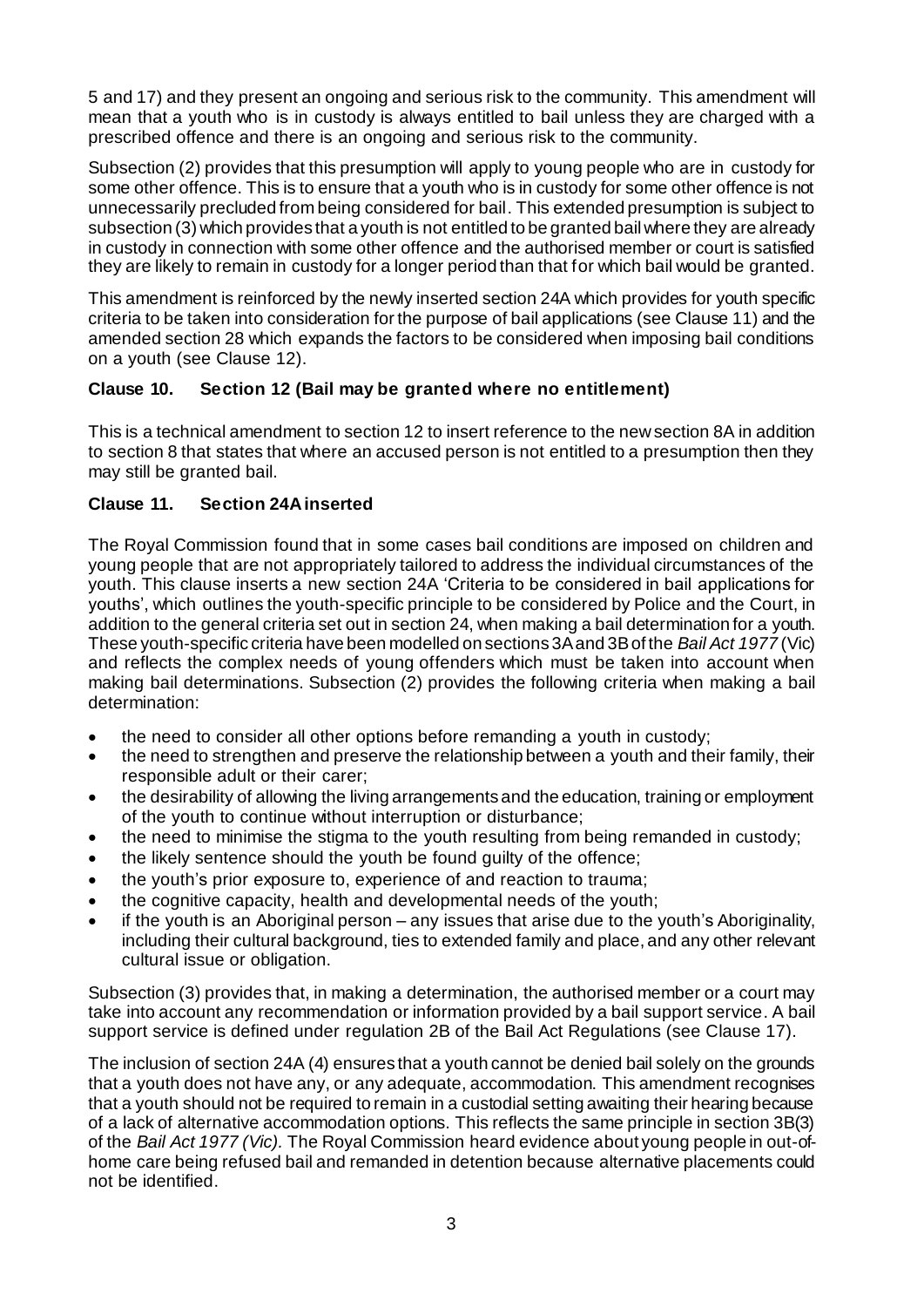## **Clause 12. Section 28 amended (Imposition of bail conditions)**

This clause amends the current section 28, which governs the imposition of bail conditions. In addition to section 28(2), which requires that conditions must be reasonably proportionate to the risks, the Bill inserts a new subsection (2A) to provide for further youth-specific considerations which Police or a Court must take into account when determining the conditions of bail. These considerations include:

- the need to ensure such conditions are no more onerous than necessary and do not constitute unfair management of the youth;
- the age, health, maturity and circumstances of the youth, including their home environment; and
- the capacity of the youth to comply with the conditions.

The purpose of this amendment is to provide guidance to an authorised member or a Court when determining suitable bail conditions for young people which are reflective of their circumstances. This amendment is supported by the insertion of section 24A which provides the criteria to be considered in bail applications for youths (see clause 11) and allows Police or the Court to consider any recommendation or information provided by a bail support service to determine the most appropriate bail conditions under this section.

## **Clause 13. Section 37A and 37B replaced**

This clause replaces the current sections 37A and 37B which sets out the offence of breach of bail. The effect of this amendment is to decriminalise breach of bail conditions as it applies to young people. The offence of breach of bail condition was introduced in 2011 and resulted in a significant increase in the number of children and young people entering the youth justice system. The comparatively high rates of young people being held on custodial remand in the Northern Territory is attributable to the criminalisation of bail breaches, the setting of unrealistic or inappropriate bail conditions and a lack of support services for young people to comply with them. This amendment, in conjunction with the inclusion of youth- specific considerations for bail under sections 8A, 24A and 28 (see Clauses 9, 11 and 12) which promotes the granting of bail for young people, intends to reduce the number of young people being charged and held in detention on remand.

The new section 37B separates the offence of breach of bail undertaking and breach of bail condition into two distinct subsections. Section 37B (1) provides the offence of breach of bail undertaking. A bail undertaking is a written promise that the person granted bail will appear in Court to answer a charge on a certain date and, if breached, results in a warrant being issued for that person's arrest.

Section 37B (2) provides the offence of breach of bail condition. Bail conditions relate to all other requirements upon a person granted bail and, if breached, also results in a warrant being issued for that person's arrest. However, subsection (4) provides that this offence will no longer apply to young people.

#### **Clause 14. Section 38 amended (Arrest for absconding or bre ach of condition)**

This clause amends the current section 38 which provides that a person on bail who has failed to comply or is about to fail to comply with their bail undertaking or condition. The amendment inserts a new subsection (2B) that excludes section 38(2A)(b) from applying to a youth. This section provides that the court must revoke bail when a person breaches a condition of a conduct agreement in certain circumstances including failure to wear or tamper with an approved monitoring device. This is to ensure consistency with the policy intent of decriminalising breach of bail condition as an offence.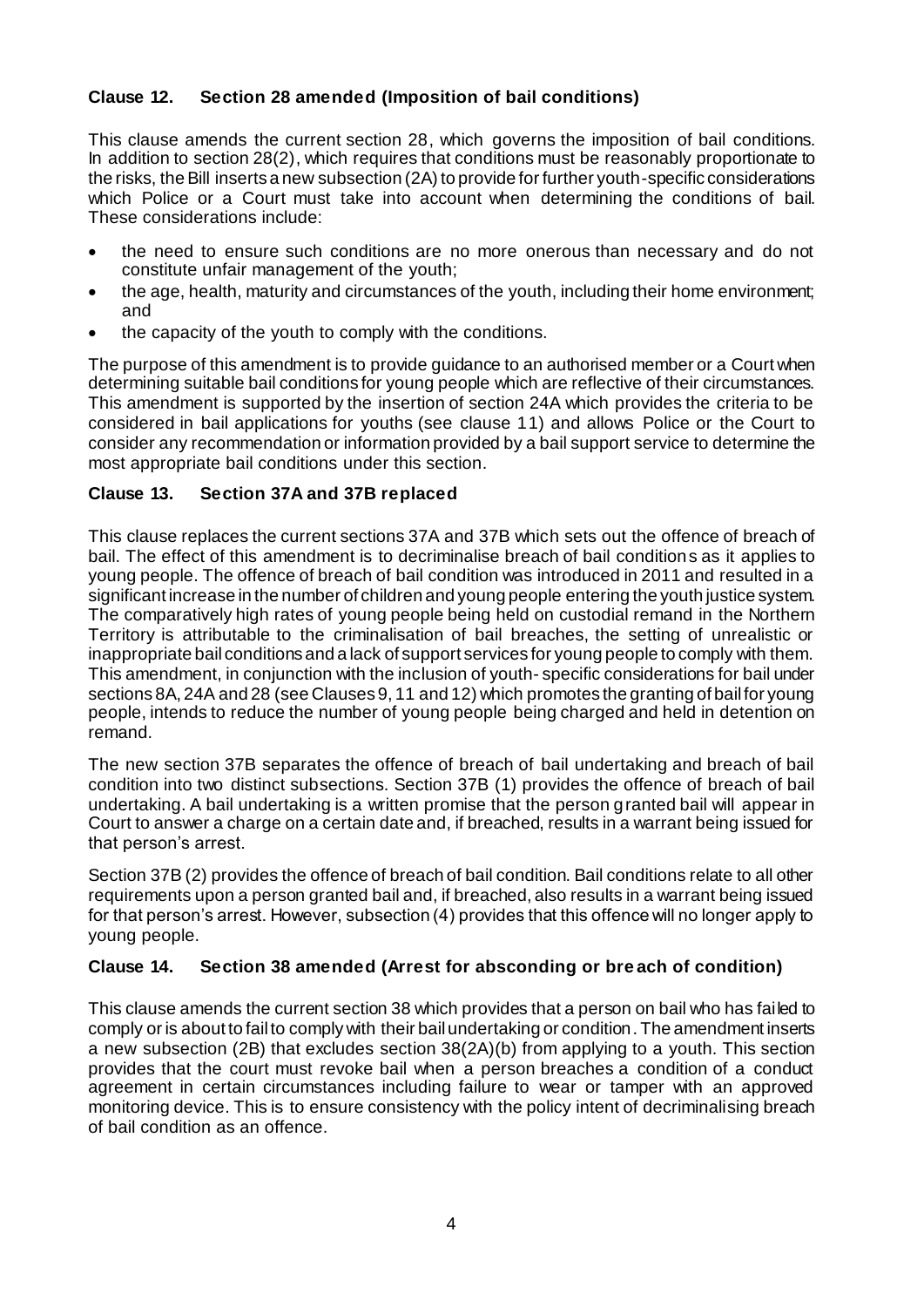#### **Clause 15. Part 9, Division 5 inserted**

This clause inserts the new Division 5 in Part 9. Included in this Division are sections 64, 65, 66 and 67. This Division sets out the transitional provisions for the amendments relating to the *Bail Act 1982*.

The new section 64 defines the transitional arrangements of the amendments to the *Bail Act 1982*. Under this Division, 'amending Act' refers to this Bill when enacted and 'commencement' refers to the commencement of Part 2 of this Bill.

The new section 65 provides that the amended sections 7A, 8, 28 and 38 will apply to the granting of bail to any youth if the youth had not been sentenced for the offence before the commencement.

The new section 66 provides the commencement details for when sections 8A and 24A will apply. The new youth-specific sections 8A (presumption in favour of bail for youths) and 24A (criteria to be considered in bail applications for youths) will apply to the granting of bail if the youth had not been sentenced for the offence before the commencement.

The new section 67 provides the commencement details for the amended section 37B. Subsection (1) provides that it will apply to any bail offence committed by a youth before the commencement, if the youth had not been sentenced for that offence prior to commencement. Subsection (2) provides that if the conduct constituting a bail offence occurred before the commencement, the bail offence is to be taken to have been committed before the commencement.

#### **Part 3 Amendment of Bail Regulations 1983**

#### **Clause 16. Regulations amended**

This is a formal clause that identifies that this Part of the Bill amends the *Bail Regulations 1983*.

#### **Clause 17. Regulations 2A and 2B inserted**

This clause inserts the new regulations 2A and 2B, under the respective headings of 'Prescribed offences' and 'Bail support services'.

The new regulation 2A lists the 'prescribed offences', as defined under section 3B of the *Bail Act 1982* (see Clause 5) for the purposes of the newly inserted section 8A 'presumption in favour of bail for youths' (see Clause 9). The list of offences set out in the new regulation 2A contains all relevant offences listed in Schedule 2 and 3 of the *Sentencing Act 1995* which carry a maximum penalty of ten years or more that can apply to a youth.

If a youth is charge with a prescribed offence and they present an ongoing and serious risk to the community then the presumption in favour of bail is rebutted.

The new regulation 2B provides the definition of a 'bail support service' for the purposes of section 24A (3) of the *Bail Act 1982* which permits police or a court to take into account any recommendation or information provided by the bail support service to assist in making a bail determination (see Clause 11). The definition is specifically designed to reflect the Northern Territory context as a 'service provided to assist an accused person to comply with the accused person's bail undertaking and any conditions of bail', which can include bail support programs, medical treatment, counselling services and homelessness services. The intention of this amendment is to provide a definition of bail support services to guide the Court or Police in having regard to what bail service providers can do to assist a youth in complying with their bail conditions. As these youth specific bail provisions were modelled on the *Bail Act 1977* (Vic), there was a need to define 'bail support services' in a similar manner.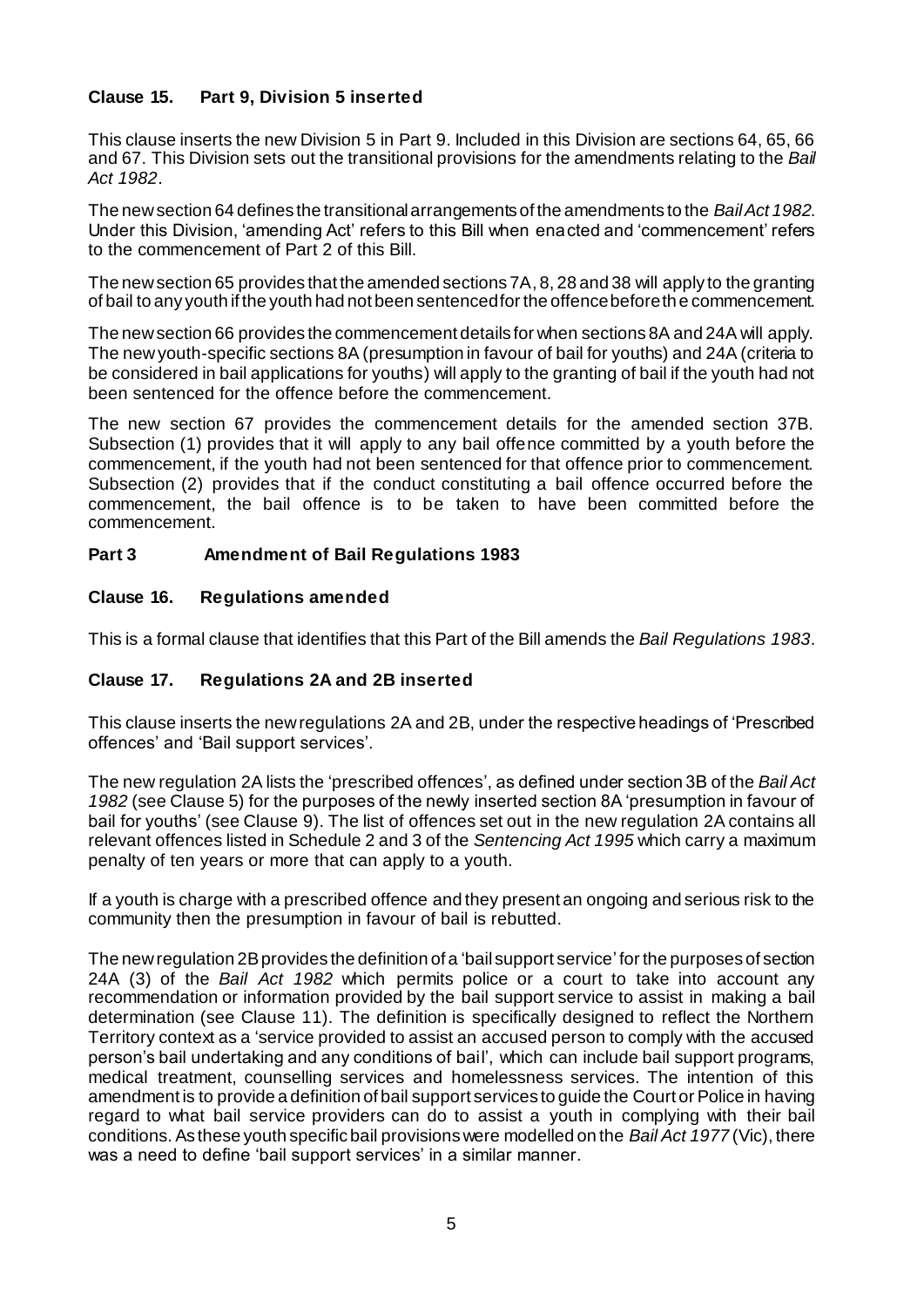# **Part 4 Amendment of Police Administration Act 1978**

#### **Clause 18. Act amended**

This is a formal clause that identifies that the legislation being amended in this Part of the Bill is the *Police Administration Act 1978.* 

#### **Clause 19. Section 123 amended (Arrest without warrant by members of Police Force)**

This clause amends the current section 123 which provides the power of arrest, without warrant, where there are reasonable grounds to believe that the person has committed, is committing or about to commit an offence. This amendment inserts a note clearly stating that sections 16 and 22 of the *Youth Justice Act 2005* apply where this power is exercised against a youth. The newly amended section 16 provides that a police officer may only arrest a youth as an action of last resort (see Clause 25), whilst section 22 provides that proceedings against a youth are to be commenced by way of summons, except in certain cases. The purpose of this amendment is to ensure that a police officer's use of their power to arrest without warrant under section 123 is subject to these sections to limit the time that young people spend in custodial settings and promote the use of charges to proceeding by summons.

## **Clause 20. Section 135 amended (Disclosure of names)**

This clause amends the current section 135 which permits a police officer to disclose the name and location of a person being held in custody upon request of their legal representative or a spouse, parent or child. This amendment removes the requirement that the consent of the person being held in custody be obtained prior to disclosing this information to a legal practitioner representing the person. The effect of this amendment is to ensure that legal services are immediately notified whenever a youth is brought into police custody. This amendment aims to move towards a Custody Notification Service.

# **Clause 21. Section 137 amended (Time for bringing person before court generally)**

This clause amends the current section 137 which provides for time limits on how long a youth can be held in lawful custody by Police without charge for the purpose of questioning and investigation. The Royal Commission found that children and young people were held in Police custody for unreasonably long periods of time and recommended a time limit be legislated.

Subcluase (1) inserts a reference to new subsections (3) and (4). Subclause (2) inserts the new subsection 137(4) and (5).

Under subsection (4), a Senior Sergeant or member of a higher rank must review and record the necessity of holding a youth in custody every 4 hours for up to 24 hours. At the expiration of this period, they must either release the youth or apply to a Local Court Judge to hold them for a further 4 hours. Every subsequent 4 hour holding period will only be granted by application to a Local Court Judge.

Subsection (5) provides that a failure to comply with requirements under subsection (4) will not make any action under this section unlawful.

#### **Part 5 Amendment of Youth Justice Act 2005**

#### **Clause 22. Act amended**

This is a formal clause that identifies that the legislation being amended in this Part of the Bill is the *Youth Justice Act 2005*.

#### **Clause 23. Section 5 amended (Interpretation)**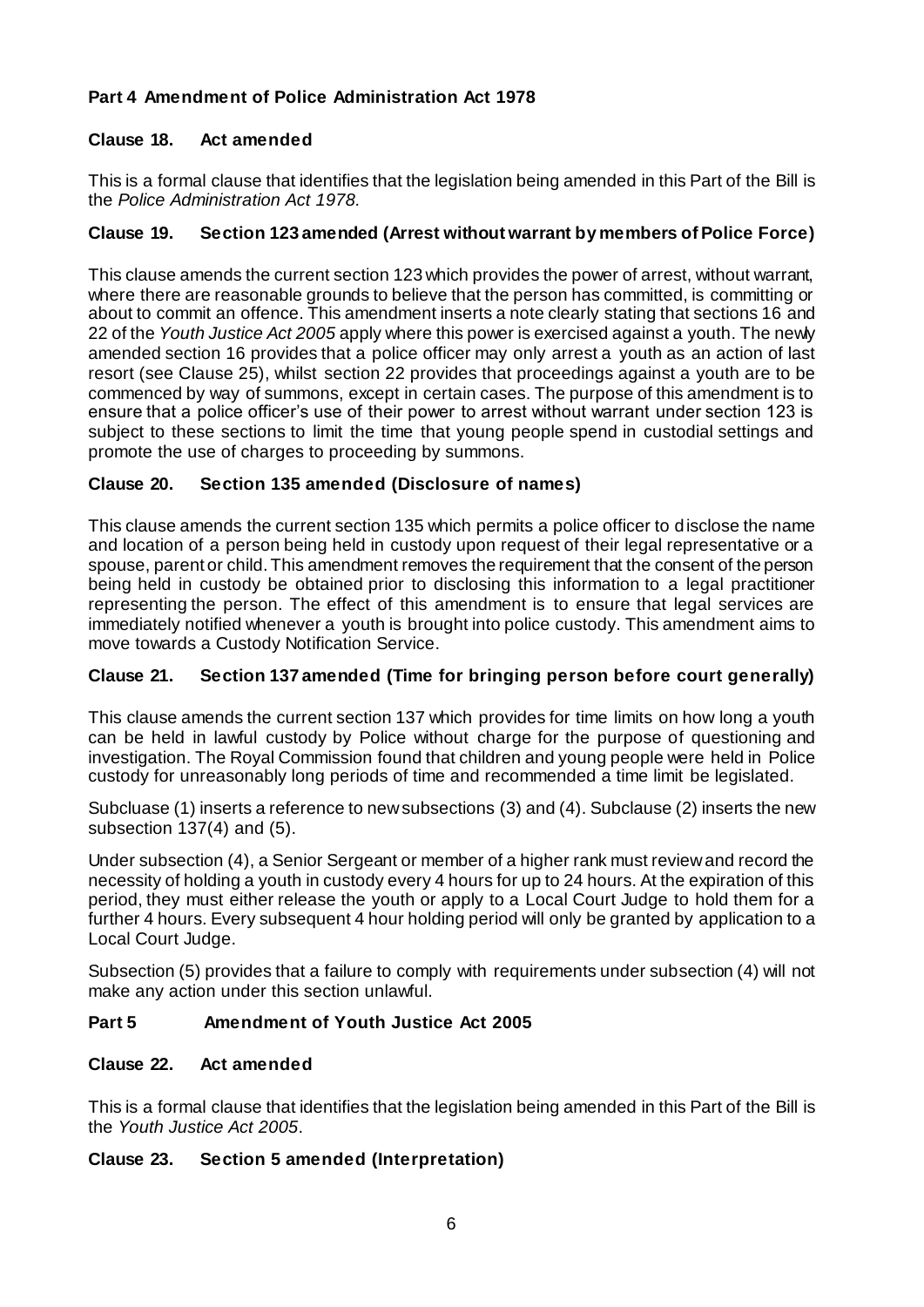This clause amends the current section 5 which provides for the interpretation of definitions used in the *Youth Justice Act 2005*. This amendment inserts 'prescribed offence' as a term defined under section 38A for the purposes of the amended section 39, 'diversion of youth' (see Clause 28).

## **Clause 24. Section 15 amended (Explanations by police officers)**

This clause amends the current section 15 which provides for the requirements concerning how explanations by police officers are made to youths.

This amendment recognises that many young people who interact with the police have complex needs and vulnerabilities which may impact on their ability to understand information being communicated to them. The inclusion of the word "health" in subsection (1) is to recognise these factors and ensure that people who are in a position of explaining important information to youths do so in a manner that is sensitive to these difficulties to ensure that this information is fully understood. The health of a youth will now be an additional factor, alongside the youth's age, maturity, cultural background and English language skills, which a police officer is to have regard to when informing a youth of any matter in relation to the investigation of an offence.

The inclusion of "health" as a factor to consider when explaining information to young people is mirrored in the amendments to sections 61, 123, 140L and 150 and regulation 31 (see Clauses 35, 37, 38, 39 and 45). The purpose of these amendments is to ensure consistency across the Act in relation to explanations to young people.

Subclause (2) introduces a new subsection (1A) which requires that, if the youth appears to have insufficient English language skills to understand the explanation, a police officer must take reasonable efforts to obtain a qualified interpreter for the purpose of explaining information to young people. This amendment recognises that many young experience language barriers when interacting with the police and the importance of young people knowing their rights during these interactions.

Subclause (3) removes the reference to "interviewed" in subsection (2) to make it clear that section 15 relates only to explanations by police officers, and not interviews of young people which is covered by section 18 (see Clause 26). The purpose of this amendment is to ensure that the *Youth Justice Act 2005* does not contain two different tests in relation to legal advice for interviewing.

#### **Clause 25. Section 16 replaced**

This clause replaces the current section 16, under the heading 'Guidelines in relation to arrest of youths', with the new section 16, under the heading 'Arrest as a last resort'. This section requires that a police officer may only arrest a youth as an action of last resort. Police are guided by factors set out in section 22 of the *Youth Justice Act 2005* as to whether or not it is appropriate to charge a youth or issue the youth with a summons.

The Police General Orders govern the exercise of the discretion to arrest for children, young people and adults, providing that arrest should only be used as a last resort. The Royal Commission found that 'the Northern Territory Police sometimes fail to comply with the requirement that arrest is only used as a last resort. Children and young people, however, are more vulnerable than adults and require further protections and safeguards to prevent unnecessary arrest.

#### **Clause 26. Section 18 amended (Interview of youth)**

This clause amends the current section 18 which provides for the requirements around Police interviews of young people. This purpose of this amendment is to ensure earlier access to legal assistance for children and young people, prior to being interviewed by Police. The Royal Commission noted that many young people feel intimidated and confused or unsure of their rights when being interviewed by police. They further noted that there is a significant power imbalance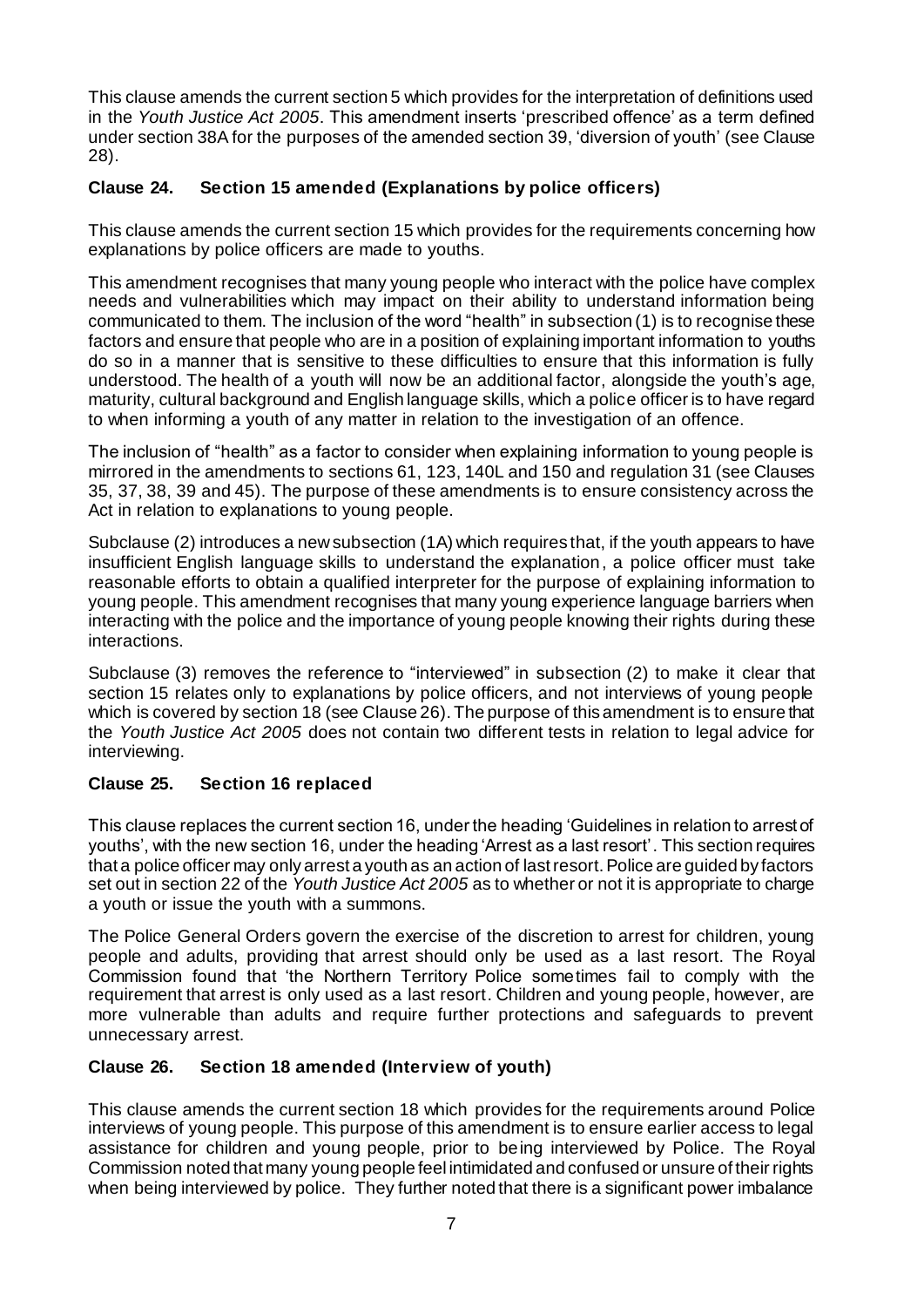when children and young people are interviewed by police and that police have a systemic advantage over young people due to their status as agents of the state and their greater knowledge and familiarity of law and it's processes .This amendment gives a youth the right, prior to and whilst being interviewed, to talk openly with people that they can trust and access legal advice and legal assistance from a lawyer.

Subclause (1) inserts the new subsections (1A) and (1B). Under the new subsection (1A), a Police officer cannot attempt to interview a youth unless they have complied with requirements to inform the youth of their ability to access legal advice and assistance, provide the youth with access to legal advice in a place and manner that allows the youth privacy and to inform the youth that a friend, relative, responsible adult or support person may be present during the interview or while the youth does the act.

Subsection (1A) includes a note for the amendment that clarifies that section 15 (explanations by police officers) applies to all explanations by Police in relation to the investigation of an offence. This means that a person mentioned in subsection (1A)(c) must be present before a police officer interviews or does anything in connection with the investigation of an offence. Furthermore, police must take reasonable efforts to obtain an interpreter for an explanation under section 15 (as inserted by clause 24). This amendment recognises that many young people experience language barriers when interacting with the police and the importance of young people knowing their rights in these interactions.

The new subsection (1B) provides that if a youth wishes to exercise their right to silence, Police must not interview the youth and this can be communicated though a lawyer speaking on their behalf to Police

Subclause (2) is a minor amendment to the wording of subsection (2) to replace "support person" with "person mentioned in subsection (1A)(c)", which includes a friend, relative, a responsible adult in respect of the youth or other support person to ensure consistency across this section and expand the current conception of a "support person" under the *Youth Justice Act 2005* as wider than that defined under section 35. Subclause (3) requires that a police officer interviewing a youth must keep a record of the particulars prescribed by the Regulations when exercising their powers under this section (see Clause 44 for the newly introduced regulation 3, 'Particulars required to be recorded in interview').

#### **Clause 27. Section 27 replaced**

This clause replaces the current section 27 which provides the time in which a youth who is charged and not released from police custody is to be brought before the Court. The current section requires that a youth be brought before the Court as soon as practicable and within 7 days of their arrest. The Royal Commission found that 'children and young people were held in police custody in the Watch House for unreasonably long periods of time.' The purpose of this amendment is to limit the time young people spend in custody awaiting an appearance by prescribing explicit time limits in the *Youth Justice Act 2005*.

The new subsection (1) requires that a youth must be brought before the Court as soon as practicable and within 24 hours of their charge or on the next business day after their charge.

The Royal Commission reported that;

"The automatic transfer of children and young people in custody in remote areas to an urban centre would appear to be in breach of the principle in section 4(i) of the *Youth Justice Act* that children and young people should not be withdrawn unnecessarily from their family and environment."

Subsection (2) provides that a youth appearance before the Court may be by audio visual link or by telephone to assist police officer's in complying with this section promptly and also to allow further compliance with the principle set out in section 4(i) of the *Youth Justice Act 2005*.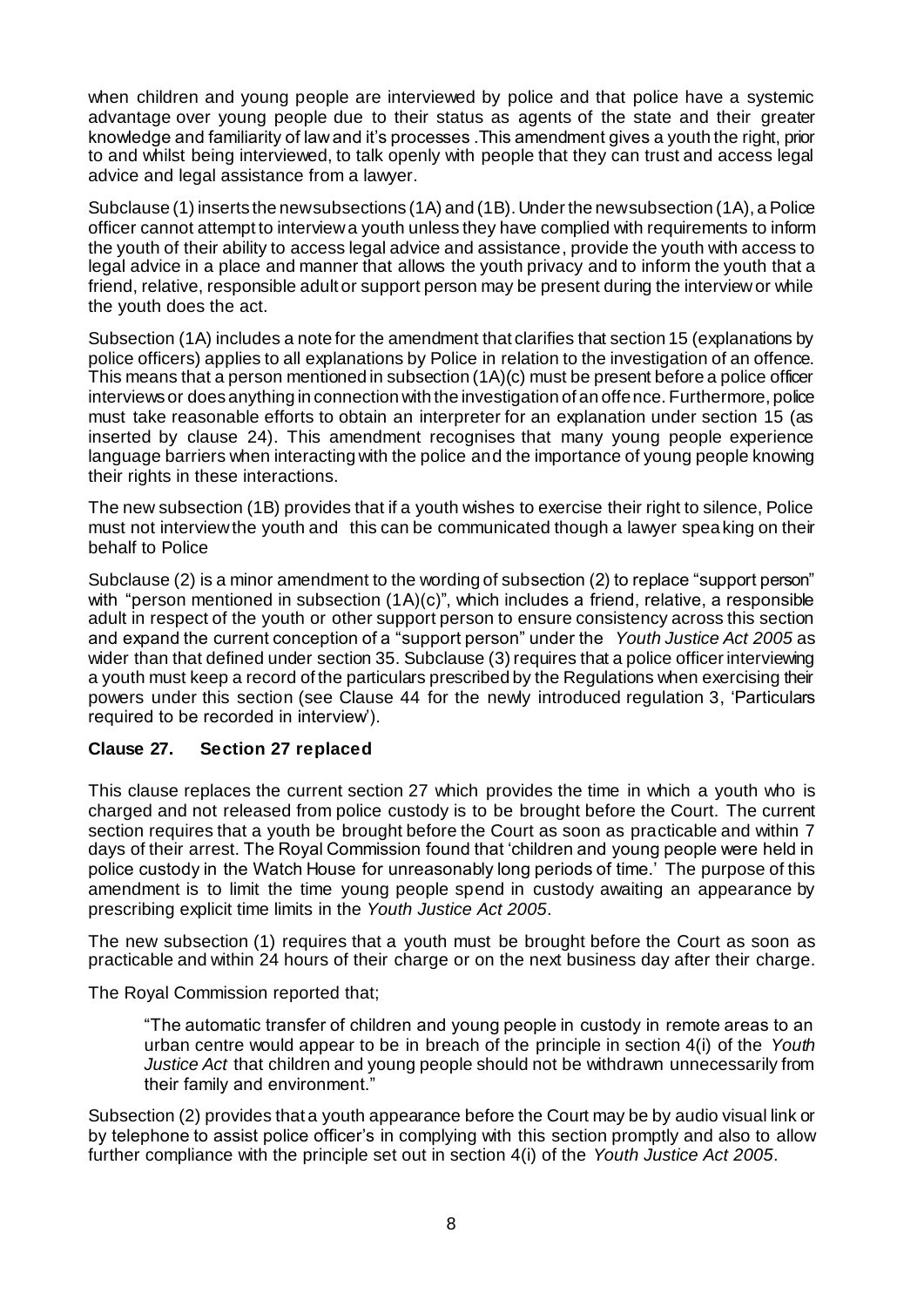Subsection (3) requires that a youth should be immediately released from police custody if they are not be brought before the Court within the timeframe as set out in subsection (1).However, subsection (4) allows an application to be made to a Local Court Judge to extend this time.

Subsection (5) provides that the application can be made by audiovisual link or by telephone.

Subsection (6) provides that a Judge may grant the extension of time if the Judge is satisfied that there are circumstances beyond the control of person in whose custody the youth is, that prevents them from bringing the youth before the Court.This can include emergency situations or a natural disaster, riotous conduct in remote community where the youth is located. There is a nonexhaustive list of examples included in a note in subsection (6).

If an order is granted, subsection (7) requires the Court to order when and how the youth is to be brought before the Court. The purpose of this amendment is to ensure that a youth is brought before the Court as soon as practicable and within a certain time limit, but allowances are made for certain circumstances, such as an emergency situation or natural disaster, where compliance with this section would be impossible.

#### **Clause 28. Section 38 amended (Definitions)**

This clause amends the current section 38 which provides the definition of 'offence' for the purposes of diversion.

The purpose of this amendment is to ensure that young people are not excluded from diversion because they have committed minor, non-habitual traffic offences this clause means that some offences under the *Traffic Act 1987* will now qualify for automatic diversion. This amendment does not affect a police officer's discretionary power under section 38(3(d) not to divert a youth where their history makes diversion an unsuitable option (including a history of previous diversion or previous convictions).

Subclause (2) inserts the new definition of 'prescribed offence' for the purposes of Part 3 'Diversion of Youth', as defined under section 38A (see Clause 29).

#### **Clause 29. Section 38A inserted**

This clause inserts a new section 38A that defines 'prescribed offence' as an offence prescribed by regulation (see regulation 3A under clause 44) or an offence against a law of the Territory or similar offence in another jurisdiction. This list of 'prescribed offences' replaces the repealed list of 'serious offences' for the purpose of youth diversion.

The amendment at clause 44 inserts the regulation 3A which lists these 'prescribed offences' for the purposes of diversion under section 39. This means that that a youth who commits a 'prescribed offence' listed under regulation 3A will not be automatically referred to diversion.

#### **Clause 30. Section 39 amended (Diversion of youth)**

This clause amends the current section 39 which sets out how and when a youth can be diverted. Currently, Police are not required to consider a youth for diversion if they have left the Territory, if their offence is a 'serious offence' or if they have previously participated in a diversion program or conference.

Subclause (1) removes the restriction upon a youth's diversion where they have left the Territory. As a result, youths will not be precluded from diversion where they are interstate, but their whereabouts are known and they are likely to return to the Territory.

Subclauses (2) and (3) change the references from 'Serious Offences' to 'Prescribed Offences.' They have the effect of increasing the list of offences that can be automatically diverted through replacing the list of offences from 'serious offences' to 'prescribed offences'. Subclause (3) also removes the restrictions on police for consideration of diversion where a youth has previously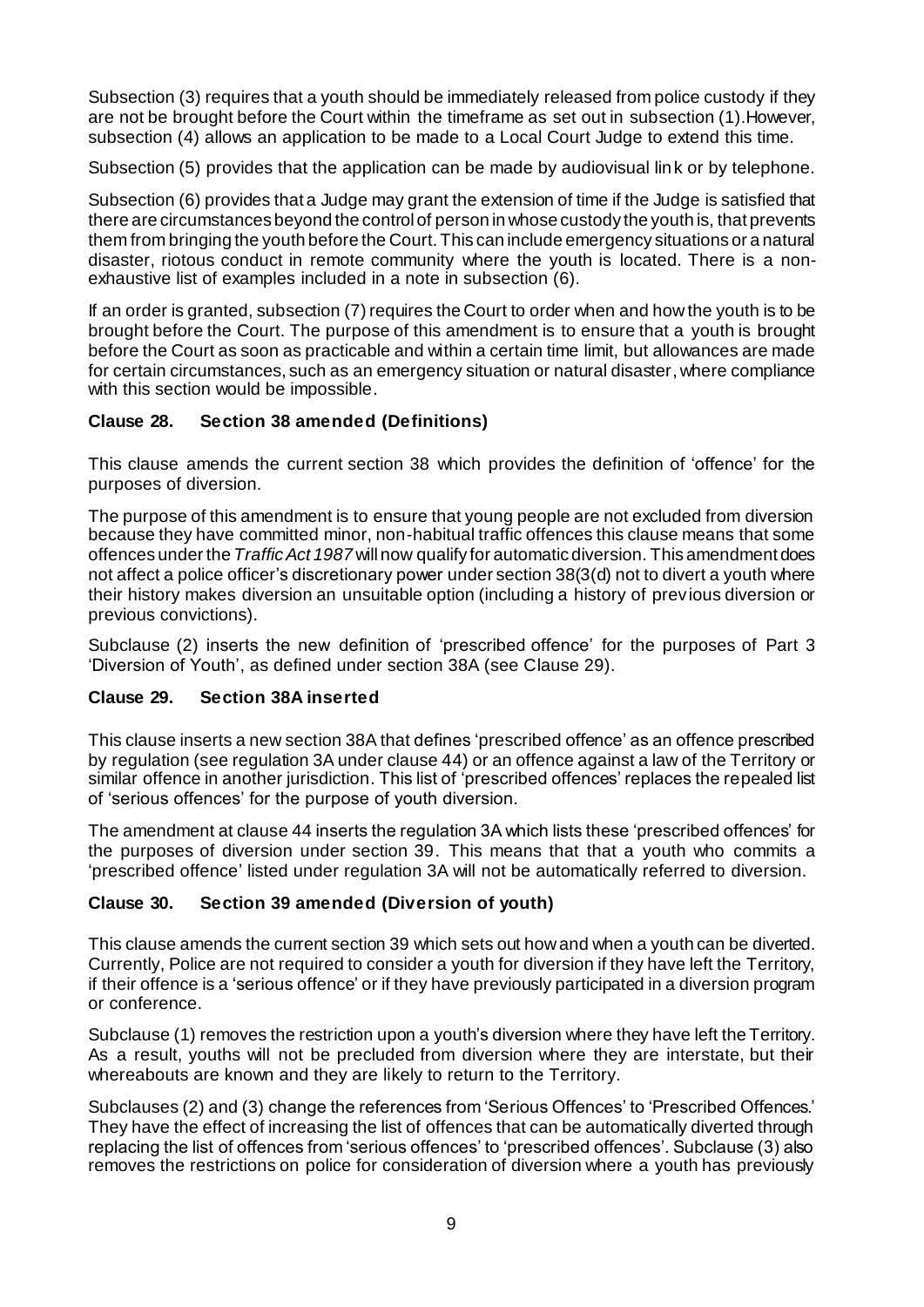been diverted or involved in a Youth Justice Conference. This clause aims to remove these legal barriers to diversion and allow more youths to be assessed for suitability for diversion.

# **Clause 31. Section 42A inserted**

This clause inserts a new section 42A, under the heading 'Reporting on diversion of youth'.

Subsection (1) requires the Police to document their assessments for diversion by way of preparing a report, or obtaining a report from the relevant service provider carrying out the diversion program. The following sub paragraphs require either the police officer declining to refer a youth to a diversion program or the youth declining to participate or failing to complete a diversion program, to provide a statement of that fact and the reasons behind it for the purposes of this report where:

- a youth is referred to, but declines to participate in or does not complete, a diversion program;
- a police officer declines to refer the youth to a diversion program;
- section 39(4) applies, that is, where the Commissioner of Police or their delegate has authorised a police officer to refer a youth to diversion notwithstanding the fact that the case is covered by section 39(3) (either the youth has committed a prescribed offence or has some other history that makes diversion an unsuitable option) and the police officer declines to refer the youth to a diversion program; or
- section 39(4) applies and the youth declines to participate in or does not complete the program;

Where a youth may not be referred to a diversion program because the case is covered by section 39(3), sub paragraph (e) requires that a statement of that fact must be included in the report. These amendments allow the Court to make an informed decision as to whether a youth should be given further opportunity to be referred back to diversion or to take into account any participation in diversion.

Subsection (2) provides that, where a youth is charged with the offence, the prosecution must provide the aforementioned report to the youth's legal representative and to the Youth Justice Court as soon as practicable.

The purpose of this amendment is to provide for greater accountability regarding decisions made by police about suitability and assessment for diversion and ensures that all of the relevant information regarding diversion is before the Court.

#### **Clause 32. Section 43 amended (Reporting on diversion of youth)**

This clause amends the current section 43 which provides how information concerning the diversion of a youth is to be used and reported.

Subclause (1) replaces the current heading of the section, 'Reporting on diversion of youth', with the heading 'Publication of information of diversion' to better reflect the substance of this section.

Subclause (2) is a technical amendment to the wording of subsection (2) which provides that information and details of the diversion of a youth may only be published as aggregate data for statistical purposes.

#### **Clause 33. Sections 49 and 50 replaced**

This clause replaces the current sections 49 and 50.

The new section 49(1) requires that all proceedings involving a youth will be in a closed court to avoid the potential stigmatisation and detrimental effects of labelling young people as criminal or delinquent and 'naming and shaming' of young people.

The new section 49(2) provides a list of people who may attend these proceedings and section 49(3) allows those not expressly permitted to seek the leave of the Court to attend.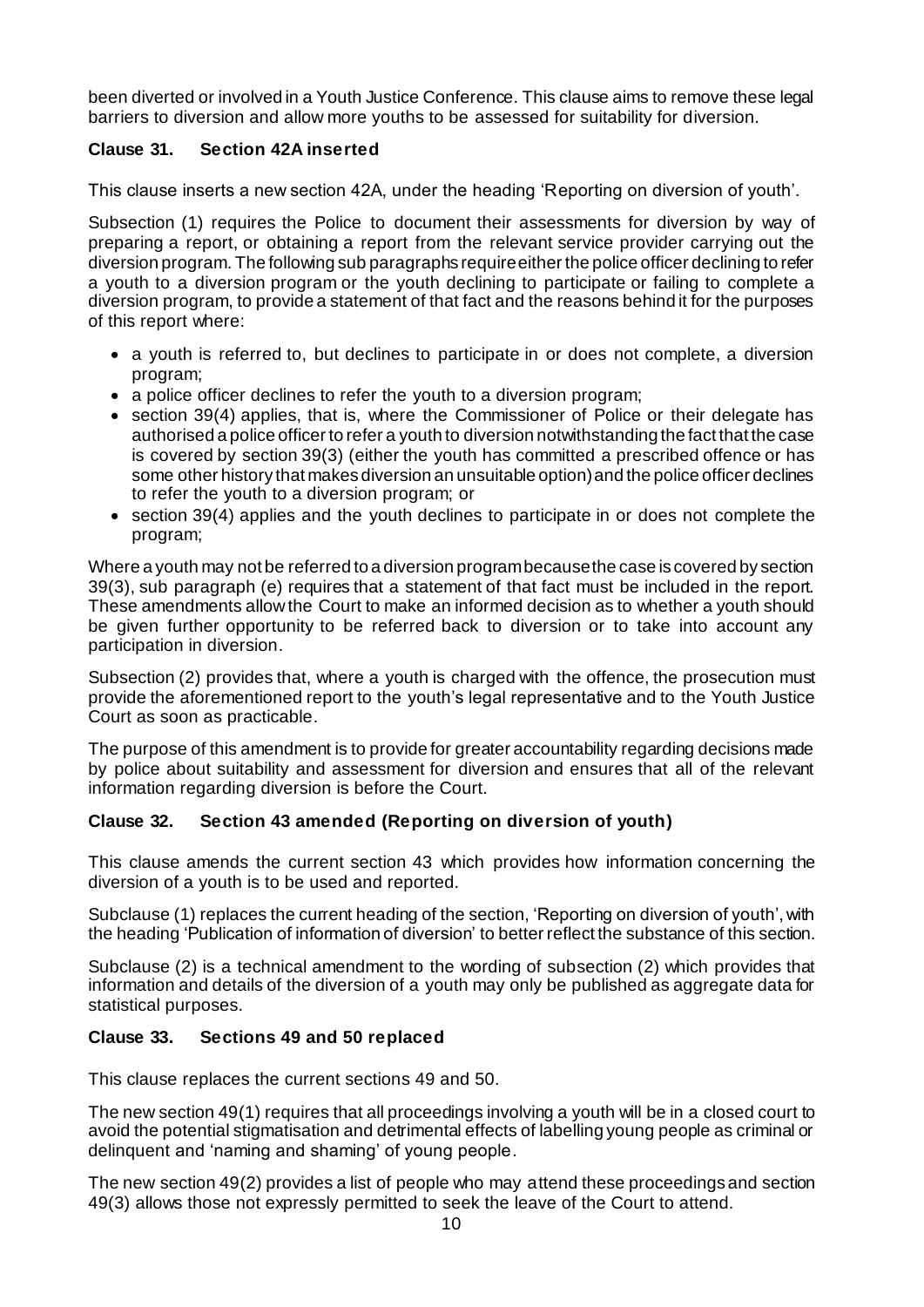The new section 49(4) grants the Court the power to order that a person, leave or not be admitted into the Court or be within the hearing of the Court.

The new section 49(4) give the Court the power to order that a person must not remain in a room or place where the Court is being held or must not remain within the hearing of the Court other than persons mentioned in section 49(5).

The new section 49(5) provides that the Court is not authorised to exclude the youth, their legal representative, or the prosecutor from entering or remaining in the court.

The new section 49(6) makes it an offence to contravene an order of the Court to this effect. The aim of these amendments follows the Royal Commission's recommendation that Youth Justice Proceedings should provide closed court provisions similar to child protection proceedings under the *Care and Protection of Children Act* (NT).

The new section 49(7) provides that a person entering or remaining in the Court or within the hearing of the Court will have committed an offence.

This clause also replaces the current section 50. This amendment removes the onus upon the Court to order that information relating to proceedings in the Youth Justice Court must not be published. The Royal Commission heard that media reporting identifying young offenders can affect their prospects of rehabilitation, their sense of identify and their connection to the community.

The new section 50(1) provides that a person who publishes any information relating to a youth's proceeding before the Court that is likely to lead to the identification of the youth is guilty of an offence. As has been noted, the labelling of young people has significant detrimental effects. The purpose of this amendment is to ensure that publication of information which may lead to the identification of a youth as an offender before the Youth Justice Court is a criminal offence.

The new section 50(2) maintains the exception in subsection (3) of the current section 50 which permits police officers to share information relating to a youth's offending to a Police Force in another State or Territory.

The new section 50(2) also introduces another exception to the application of subsection (1) where the permission of the youth has been given to publish their information.

The new section 50(3) and (4) provides that the Court may grant an application to publish information of proceedings where emergency circumstances have given rise to the application and the publication is reasonably necessary for the safety of the youth, a witness or any ot her person in the community.

The new section 50(5) and (6) provides for limited circumstances where the CEO may grant permission for publication of particulars of a detainee who has escaped detention.

The new section 50(7) provides a list of particulars that would likely lead to the identification of a youth and includes particulars such as their name, address, the school they attend, physical description and other particulars.

The new section 50 is, in part, modelled on section 534 of the *Children, Youth and Families Act 2005* (Vic).

#### **Clause 34. Section 53 amended (Application of other Acts)**

This clause amends the current section 53 which provides for the application of other Acts to the *Youth Justice Act 2005.* Currently there is no provision in the *Youth Justice Act* permitting the Youth Justice Court to correct errors arising from clerical error, slip or omission. Although this rule is contained in section 42 of the *Local Court Act 2015,* this section does not apply to the *Youth Justice Act 2005.* Subclause (1) ensures that this rule now applies to the *Youth Justice Act 2005*. Subclause (2) corrects a drafting error, such that reference to the Local Court includes, in relation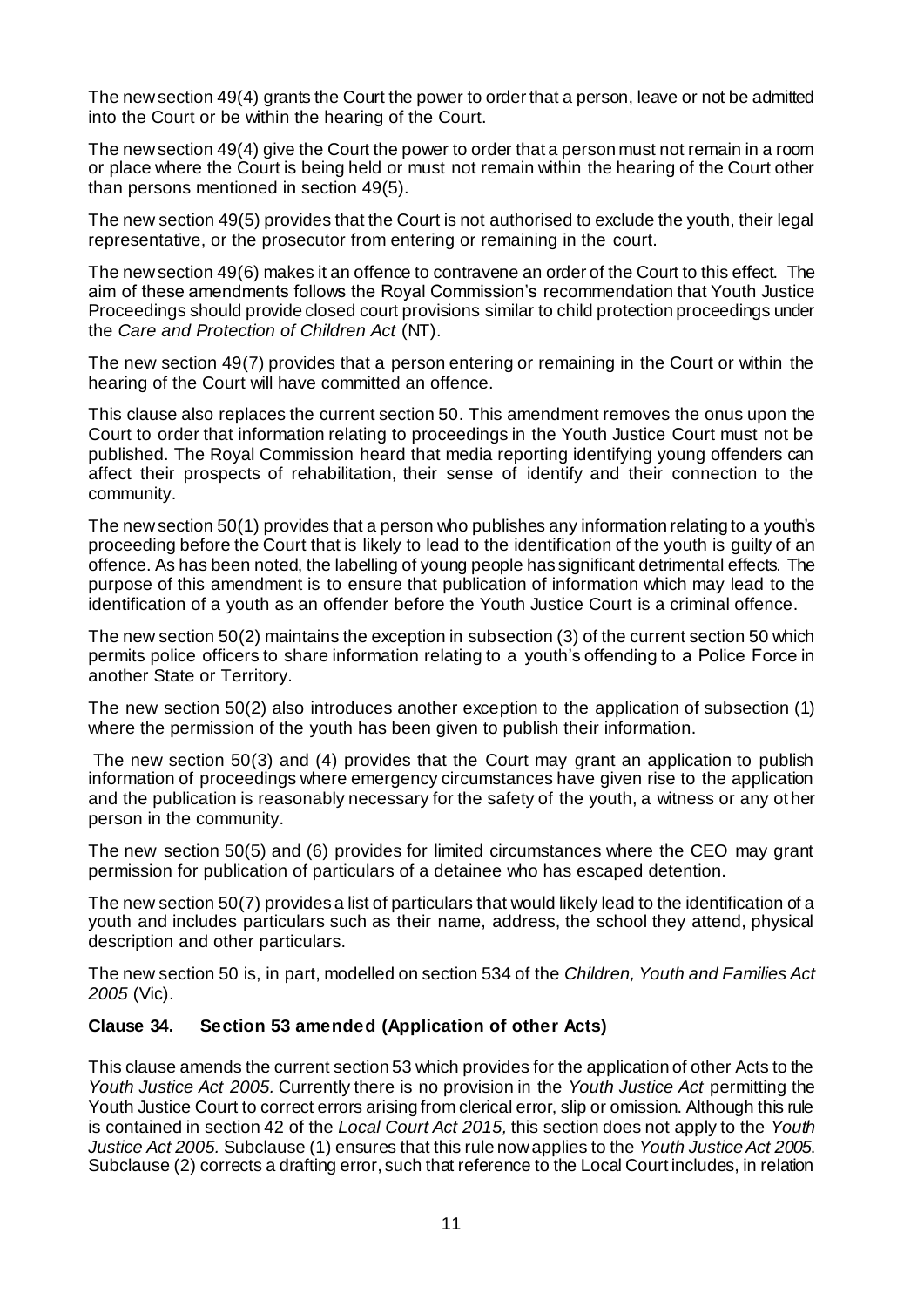to a youth, a reference to the Youth Justice Court and not the *Youth Justice Act 2005* as it reads currently.

# **Clause 35. Section 61 amended (Court must explain proceedings to youth)**

This clause amends the current section 61 which provides for the requirements concerning how the Court is to explain proceedings to a youth. This amendment introduces the word "health" as an additional factor, alongside the youth's age, maturity, cultural background and English language skills, which the Court is to have regard to when explaining proceedings to a youth who is not represented by a legal practitioner.

## **Clause 36. Section 64 replaced**

This clause repeals the current section 64 and replaces it with the new section 64. Currently section 64 requires that the Court may only refer a youth for re-assessment if the prosecution and the youth both consent to referring them for re-assessment for inclusion in a diversion program or youth justice conference.

The new subsection (1) allows the Court to refer a youth for inclusion in a diversion program or youth justice conference at any stage of proceedings. This amendment removes barriers to diversion and supports the amendments made to section 39 (see Clause 30).

The new subsection (2) provides that this section applies whether or not the youth has enters a plea, been found guilty, or has been previously been assessed for inclusion in a diversion program. This amendment gives legislative effect to the decision of the Supreme Court in *Firth & Ors vs JM* [2015] NTSC 20 which clarified the difference between a youth entering a plea and a 'finding of guilt' for the purposes of court referrals to diversion. The purpose of this amendment is to ensure consistent practice and interpretation of section 64 by clarifying that the Court's power to dismiss a charge and refer a youth to diversion is not conditional upon a 'finding of guilt'.

This clause inserts the new section 64A, under the heading 'Youth Justice Court may dismiss charges', to permit the Court to dismiss charges against a youth, at any stage of proceedings and whether or not the court finds the charge proven against them. The purpose of this amendment is to ensure that, upon completion of court-referred diversion under section 64, a Court has the power to dismiss the charge for the offence without having to make a determination as to whether the charge was proven or not to ensure consistency in the legal outcomes and criminal histories of young people diverted under section 64.

# **Clause 37. Section 123 amended (Explanation of orders)**

This clause amends the current sections 123 which provide for the requirements concerning how the Court is to explain any orders to a youth. Consistent with amendments to other sections which relate to explanations to young people under the *Youth Justice Act 2005* and *Youth Justice Regulations 2006*, this amendment introduces the word "health" as an additional factor, alongside the youth's age, maturity, cultural background and English language skills, which the Court is to have regard to when explaining any orders. The purpose of these amendments is to ensure consistency across the *Youth Justice Act 2005* in relation to explanations to young people.

# **Clause 38. Section 140L amended (Explanation of orders)**

This clause amends the current sections 140L in the same way as clause 37 and other to ensure consistency across the Act in relation to explanation to young people and the factors that should be taken into account.

# **Clause 39. Section 150 amended (Explanation of rights and responsibilities)**

This clause amends the current section 150 which provides for the explanation of the rights and responsibilities of a youth after they are admitted to a detention centre.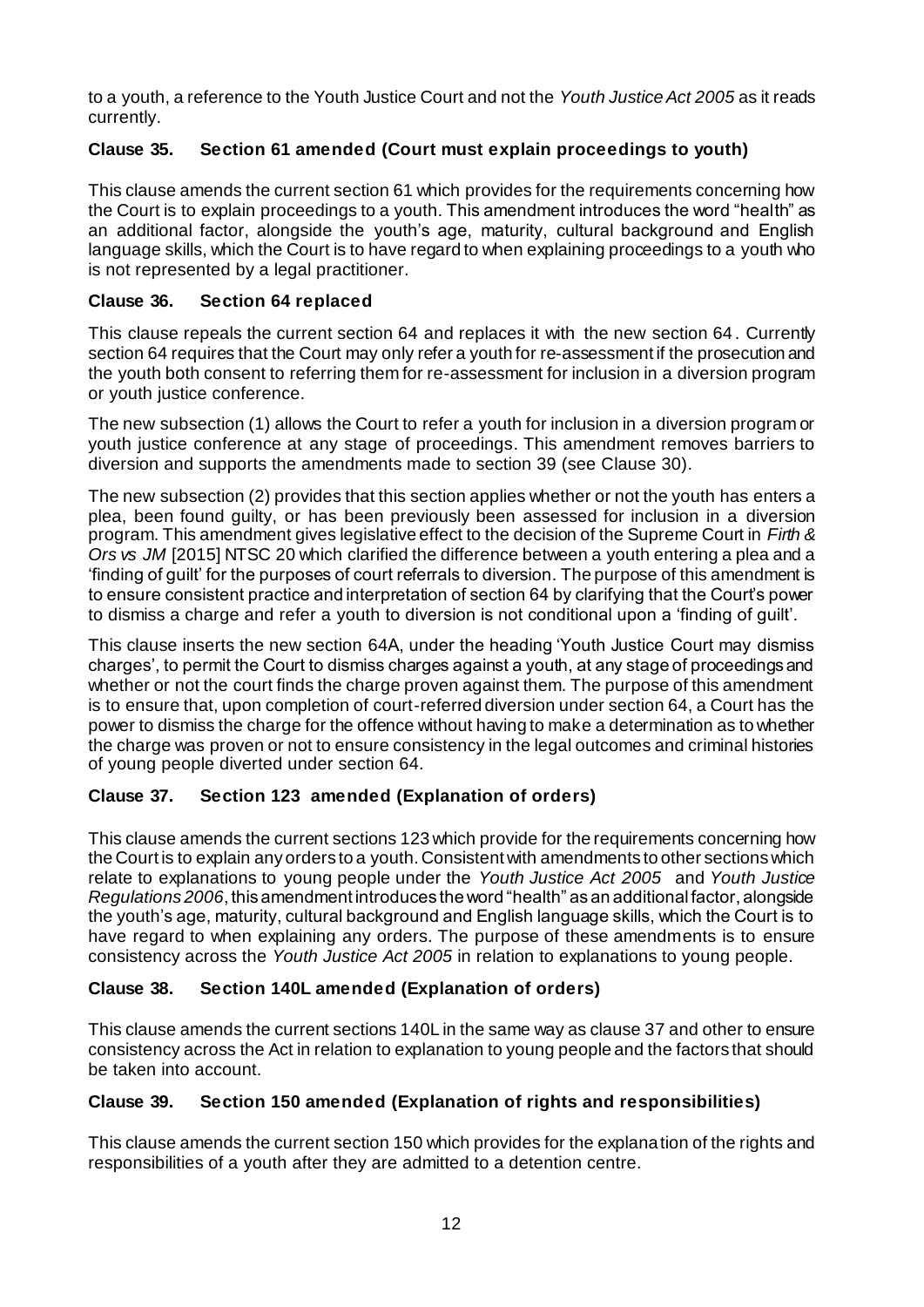Similar to clauses 37 and 38, subclause (1) introduces the word "health" as an additional factor, alongside the youth's age, maturity, cultural background and English language skills, which the person giving the explanation is to have regard to when explaining the youth's rights and responsibilities.

Subclause (2) inserts a new subsection (5) to require that the superintendent of the detention centre must take all reasonable steps to ensure this section is complied with. The purpose of this inclusion is to make it clear that it is the superintendent's responsibility to ensure that all young people understand their rights and responsibilities upon being admitted to a detention centre.

#### **Clause 40. Section 161 amended (Search of detainees)**

This clause amends the current section 161 which permits the search of detainees under certain circumstances. This amendment inserts the words "only direct a detainee to submit to a screening search in the following circumstances" so that a search of a youth in detention centre may only be conducted when these circumstances are present. The purpose of this amendment is to ensure that the restrictions on searching detainees are more clearly framed to reduce unnecessary searches of young people in detention.

# **Clause 41. Section 215B amended (Civil proceedings)**

This clause amends the current section 215B which provides the time limits in which civil proceedings are to be commenced for acts done or omitted to be done by a person under the *Youth Justice Act 2005*. The Royal Commission recommended that this section should be amended to reflect the provisions of sections 4 and 36 of the *Limitation Act 1981*, to recognise that by reason of age or sentenced imprisonment status a person may be incapable of managing their affairs in respect of legal proceedings.

Subclause (1) amends the time limit for bringing proceedings from 6 months to 3 years and subclause (2) inserts "limitation period" as a term defined under subsection (1) as the 3 year time period to bring an action.

Subclause (3) inserts the new subsections (1A), (1B), (1C) and (1D) which provides for exceptions to this limitation period.

The new section 215 (1A) provides that where a person with a cause of action under subsection (1) has a disability, as defined under the new section 215(1B), the limitation period does not run until the person is no longer disabled. The 3 year limitation period will begin to run on the date which the person ceases to be under a disability or the death of that person, whichever is the earlier. For the purposes of this section, subsection (1B) provides that a person is subject to a disability where they are under 18 years of age or where they are serving a term of imprisonment after being convicted of an offence.

The new section 215(1C) provides that the ability to suspend a limitation period because of a disability is not affected by the existence of the same or another disability during the limitation period.

The new section 215(1D) provides that a running of a limitation period under subsection (1A) cannot be extended for more than 30 years from the date when the act was done or omitted to be done. This is to prevent against historical causes of action from being brought for conduct carried out. More than 30 years from the date the action arose.

# **Clause 42. Part 17, Division 6 inserted**

This clause inserts the new Division 6, under the heading 'Transitional matters for Youth Justice and Related Legislation Amendment Act 2019', in Part 17.

The new section 236 provides the definitions of 'amending Act', which refers to this Bill when enacted as the *Youth Justice and Related Legislation Amendment Act*, and 'commencement', which refers to the commencement of section 41 of the amending Act.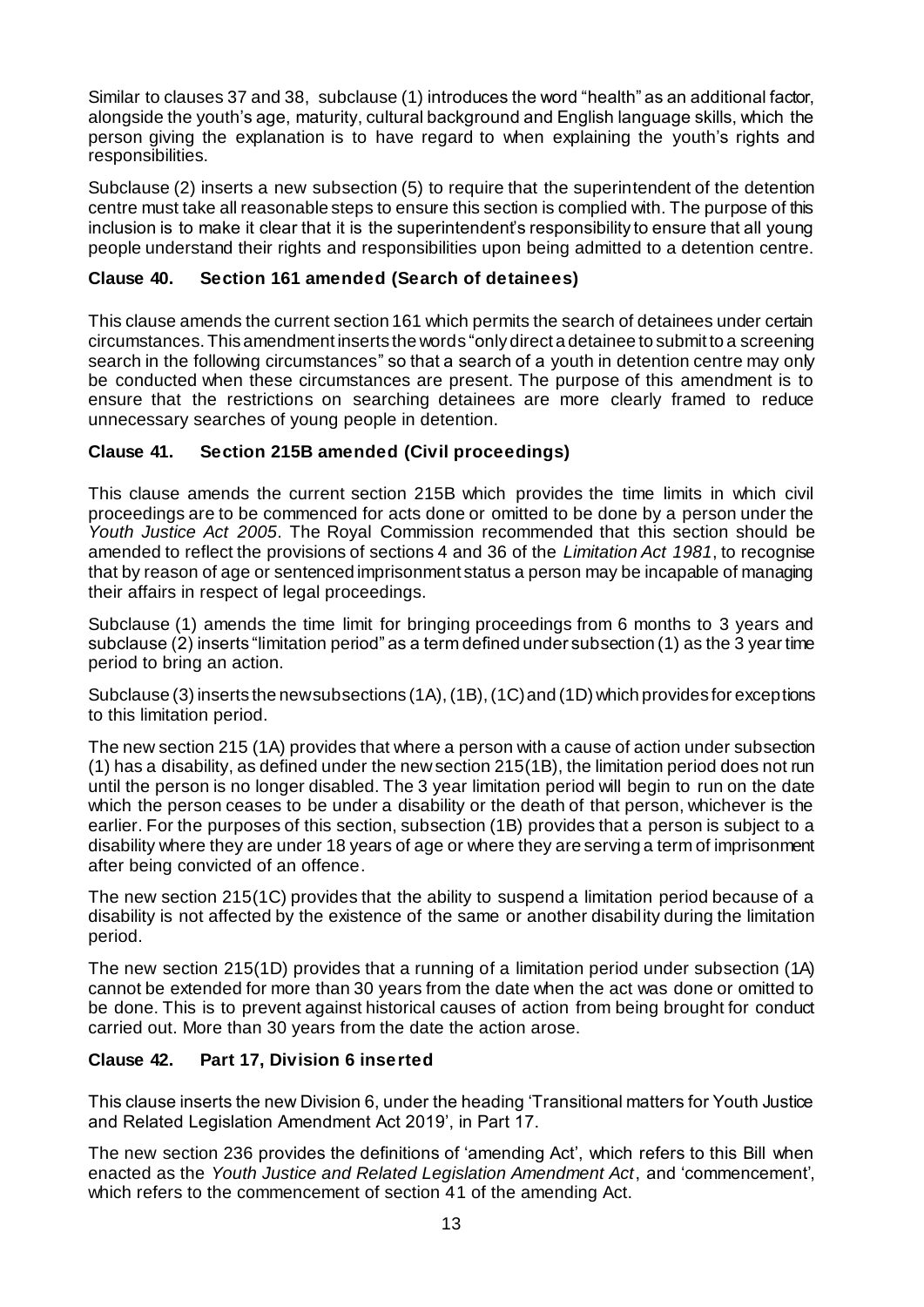The new section 237, under the heading 'Application of section 215B', provides the commencement details for the amendments to civil proceedings made under clause 41 relating to the amendment to section 215B of the *Youth Justice Act 2005*

The new sections 237(1) and (2) provide that the extended limitation period applies in relation to acts done or omitted to be done after commencement and the 6 month limitation period will apply to those acts done or omitted to be done before commencement.

The new section 238 clarifies that where any of the conduct constituting the act giving rise to the cause of action occurred before commencement, the current section 215B will apply. The amended section 215B will apply to an omission that began before commencement will be taken to be done after commencement if it continues after commencement.

#### **Part 6 Amendment of Youth Justice Regulations**

#### **Clause 43. Regulations amended**

This is a formal clause that identifies that the regulation being amended is the *Youth Justice Regulations 2006.* 

#### **Clause 44. Regulation 3 replaced**

This clause repeals the current regulation 3 and replaces it with a new regulation 3, under the heading 'Particulars required to be recorded in interview' for the purposes of section 18 (see clause 26). When interviewing a youth, a police officer must keep a record of the following:

- that they have informed the youth of their right to silence;
- whether the youth has elected to exercise their right to silence or answer the officer's question;
- that they have informed the youth that they may contact a friend, relative, responsible adult or support person; and
- if the youth has elected to contact one of the aforementioned people, the details of the efforts made by the officer to contact them and the name and details of the person sought to be contacted.

The purpose of this regulation is to ensure greater accountability and transparency as to the steps taken by police officer's to comply with their powers under section 18 when interviewing young people.

This clause also inserts the new regulations 3A which provides the list of 'prescribed offences' as defined under section 38A (see Clause 29). The following offences will remain as "prescribed offences" for the purposes of diversion under section 39 (see Clause 30):

(a) Section 54 (terrorism); section 55(1) (contribution towards acts of terrorism); section 110 (forcibly rescuing certain offenders); section 111 (aiding escape from lawful custody); section 125B(1) (possession of child abuse material); section 127(1), (2) or (3) (sexual intercourse or gross indecency involving a child under 16 years); section 134(1), (2) or (3) (incest); section 156 (murder); section 160 (manslaughter); section 165 (attempt to murder); section 170 (killing unborn child); section 174C (recklessly endangering life); section 174F (driving motor vehicle causing death or serious harm); section 175 (disabling in order to commit indictable offence); section 176 (stupefying in order to commit indictable offence); section 177 (acts intended to cause serious harm or prevent apprehension); section 179 (intentionally endangering safety of persons travelling by railway or roadway); section 180 (intentionally endangering safety of persons travelling by aircraft or ship); section 181 (serious harm); section 192 (sexual intercourse and gross indecency without consent); section 192B (coerced sexual selfmanipulation); section 194 (kidnapping for ransom); section 195 (kidnapping); section 196(1) (deprivation of liberty); section 201 (abduction, enticement or detention of child under 16 years for immoral purposes); section 228(1) (blackmail and extortion); section 243 (arson) and section 246 (endangering operation of aircraft) of the *Criminal Code Act 1983*;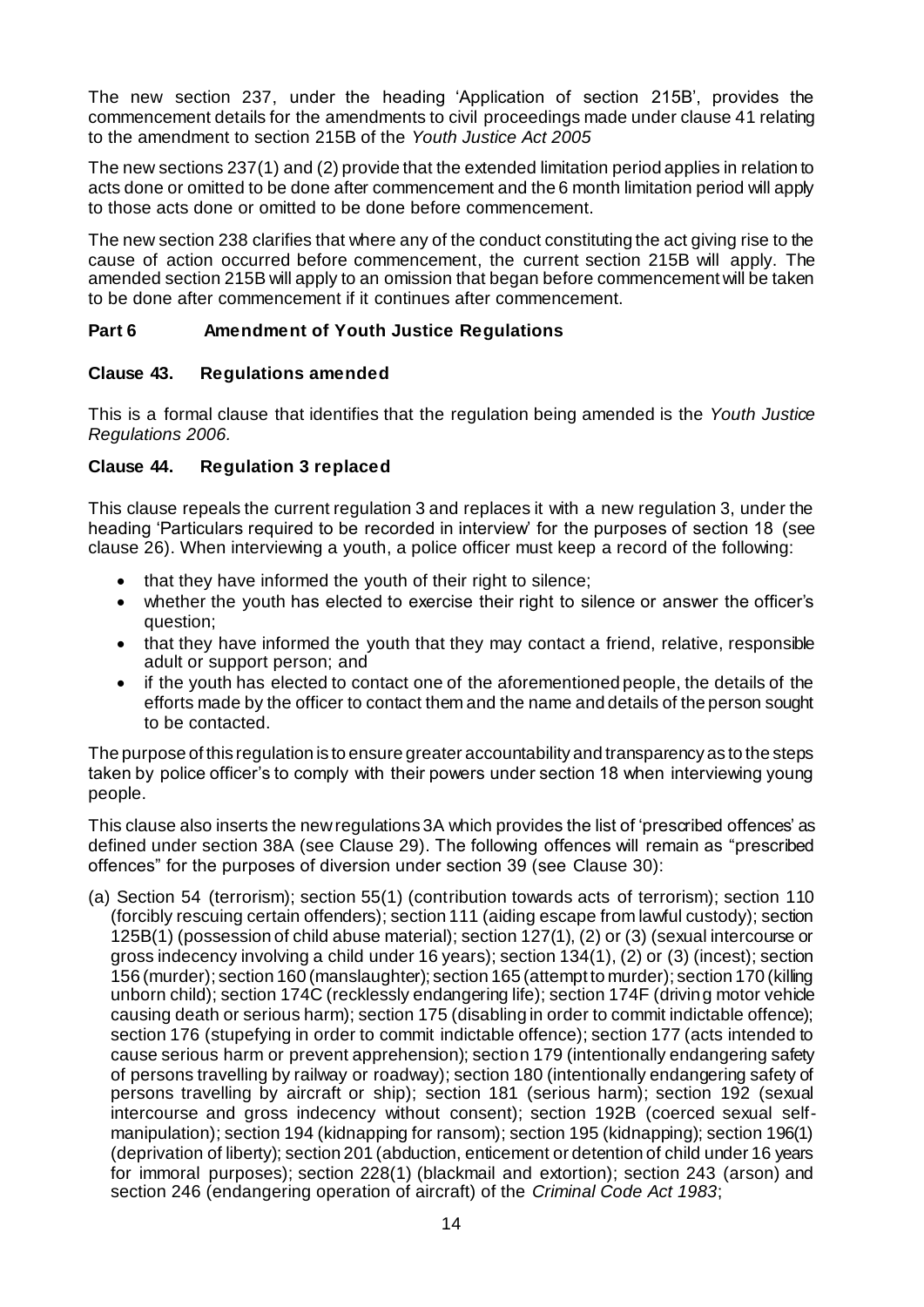- (b) Section 189A (1) of the *Criminal Code Act 1983* in the circumstances mentioned in section 189A (2) (b) of the Code (assaults on police where the police officer suffers serious harm);
- (c) Section 211(1) of the *Criminal Code Act 1983* in the circumstances mentioned in section 211(2) of the Code (robbery where the offender is armed with a firearm or any other dangerous or offensive weapon or is in company with one or more person or persons or, if immediately before, at or after the robbery, the offender causes harm to any person).
- (d) Section 212(1) of the *Criminal Code Act 1983* in the circumstances mentioned in section 212(2) or (3) of the Code (assault with intent to steal where the offender is armed with a firearm or any other dangerous or offensive weapon or is in company with one or more person or persons or if such assault causes harm; and assault with intent to steal where the offender is armed with a firearm and immediately before, at or immediately after the assault, the offender injures any person by discharging the firearm).
- (e) Section 213(1) of the *Criminal Code Act 1983* in the circumstances mentioned in section 213(6) of the Code (unlawful entry of buildings where the offender enters the building armed with a firearm or any other dangerous or offensive weapon).
- (f) Section 5(1) (supply of a commercial quantity of a dangerous drug); section 6(1) (cultivation of a commercial quantity of a prohibited plant); section 6E(1) (manufacture of a commercial quantity of a dangerous drug) and section 6F(1) (manufacture of less than a commercial quantity of a dangerous drug) of the *Misuse of Drugs Act1990*;
- (g) Section 21 (driving a motor vehicle with a high range breath or blood alcohol content); section 22 (driving a motor vehicle with a medium range breath or blood alcohol content); section 23 (driving a motor vehicle with a low range breath or blood alcohol content); section 24 (driving a motor vehicle with an above zero breath or blood alcohol content in circumstances where the driver is not permitted to drive if their breath or blood contains alcohol); section 25 (driving certain vehicles with an above zero breath or blood alcohol content); section 28 (driving with certain drugs in body); section 29AAA (driving under influence); section 29AAB (failure to comply with a police direction to pull over at random); section 29AAE (failing to submit to breath analysis); section 29AAFA (failing to submit to a saliva test); section 29AAH (failing to provide blood sample); section 29AAP (refusing or failing to surrender suspended licence and applying for a licence while disqualified from driving); section 29AAYD (driving a non-alcohol ignition lock vehicle while an alcohol ignition lock licence has effect); section 30 (dangerous driving or riding); section 30A (driving at dangerous speed) and section 31 (driving while disqualified) of the *Traffic Act 1987*.

# **Clause 45. Regulation 31 amended (Certain determinations become rules of detention centres)**

This clause amends the current regulation 31 which provides for determinations relating to the conduct of detainees becoming rules of the detention centre. Consistent with the amendments to sections relating to explanations under the *Youth Justice Act 2005*, this amendment introduces the word "health" as an additional factor, alongside the youth's age, maturity, cultural background and English language skills, which a member of staff is to have regard to when explaining the rules of a detention centre to a detainee who is unable to read and understand them.

#### **Clause 46. Regulation 73 amended (Searches)**

This clause amends the current regulation 73 which regulates the searching of detainees.

Subclause (1) replaces the current subsection (2) to provide that a search of a detainee must be conducted by a member of staff of the same gender as the detainee being searched which must, as far as practicable, also be in the presence of another member of staff of the same gender as the detainee.